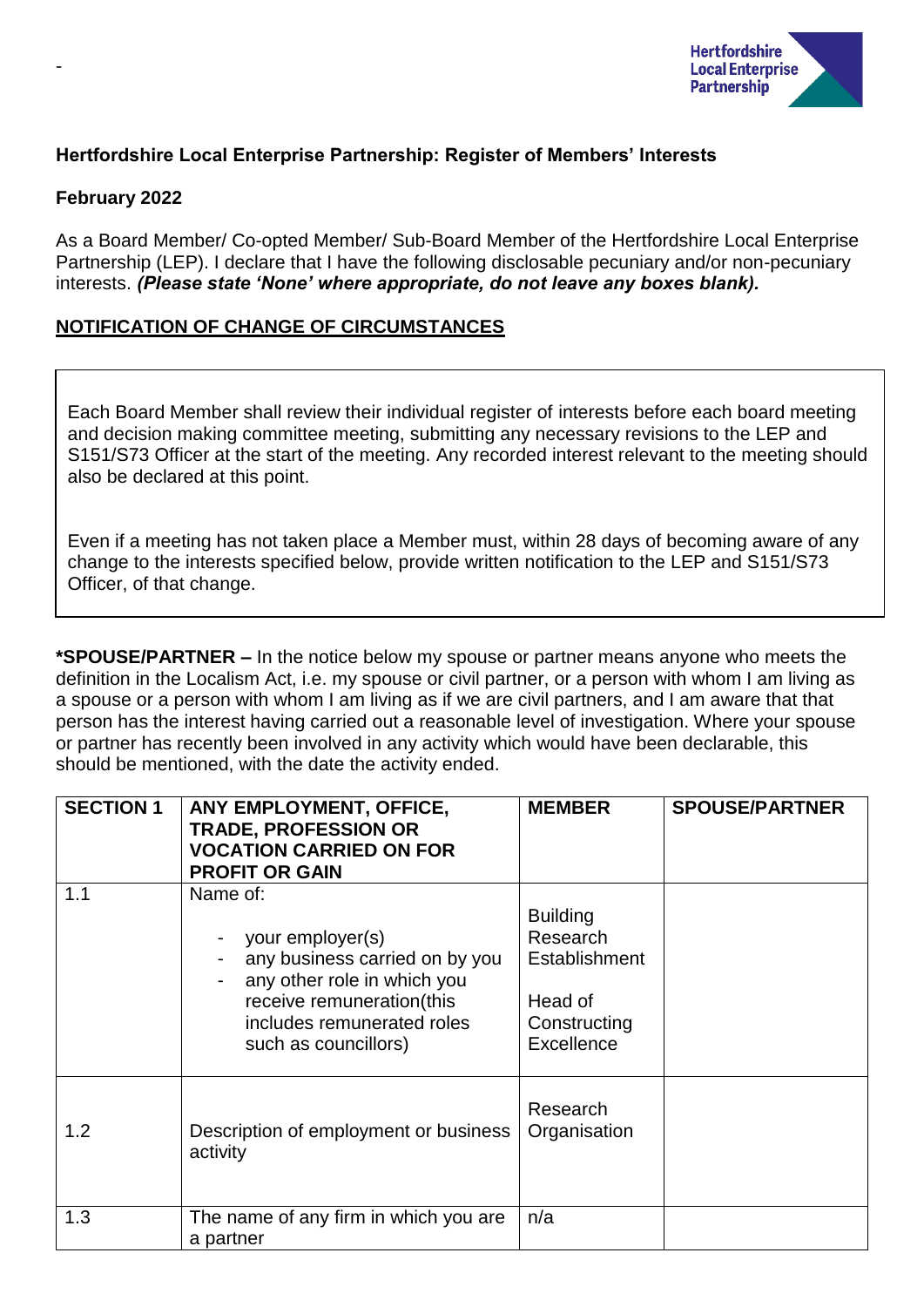

| 1.4              | The name of any company for which<br>you are a remunerated director                                                                                                                                                                                                                                                                                                                                                                                                                                                                            | n/a           |                       |
|------------------|------------------------------------------------------------------------------------------------------------------------------------------------------------------------------------------------------------------------------------------------------------------------------------------------------------------------------------------------------------------------------------------------------------------------------------------------------------------------------------------------------------------------------------------------|---------------|-----------------------|
| <b>SECTION 2</b> | <b>SPONSORSHIP</b>                                                                                                                                                                                                                                                                                                                                                                                                                                                                                                                             | <b>MYSELF</b> | <b>SPOUSE/PARTNER</b> |
| 2.1              | Any financial benefit obtained (other<br>than from the LEP) which is paid as a<br>result of carrying out duties as a<br>Member.<br>This includes any payment or financial<br>benefit from a Trade Union within the<br>meaning of the Trade Union and<br>Labour Relations (Consolidation) Act<br>1992 (a)                                                                                                                                                                                                                                       | n/a           |                       |
| <b>SECTION 3</b> | <b>CONTRACTS</b>                                                                                                                                                                                                                                                                                                                                                                                                                                                                                                                               | <b>MYSELF</b> | <b>SPOUSE/PARTNER</b> |
| 3.1              | Any contract for goods, works or<br>services with the LEP which has not<br>been fully discharged by any<br>organisation named at 1.1                                                                                                                                                                                                                                                                                                                                                                                                           | n/a           |                       |
| 3.2              | Any contract for goods, works or<br>services entered into by any<br>organisation named at 1.1 where<br>either party is likely to have a<br>commercial interest in the outcome of<br>the business being decided by the<br>LEP in the forthcoming meeting.                                                                                                                                                                                                                                                                                       | n/a           |                       |
| <b>SECTION 4</b> | <b>LAND OR PROPERTY</b>                                                                                                                                                                                                                                                                                                                                                                                                                                                                                                                        | <b>MYSELF</b> | <b>SPOUSE/PARTNER</b> |
| 4.1              | Any interest you or any organisation<br>listed at 1.1 may have in land or<br>property which is likely to be affected<br>by a decision made by the LEP.<br>This would include, within the area of<br>the LEP:<br>Any interest in any land in the<br>$\overline{\phantom{0}}$<br>LEP areas, including your<br>place(s) of residency<br>Any tenancy where the landlord<br>is the LEP and the tenant is a<br>body in which relevant person<br>has a beneficial interest<br>Any licence for a month or<br>longer to occupy land owned by<br>the LEP | n/a           |                       |

-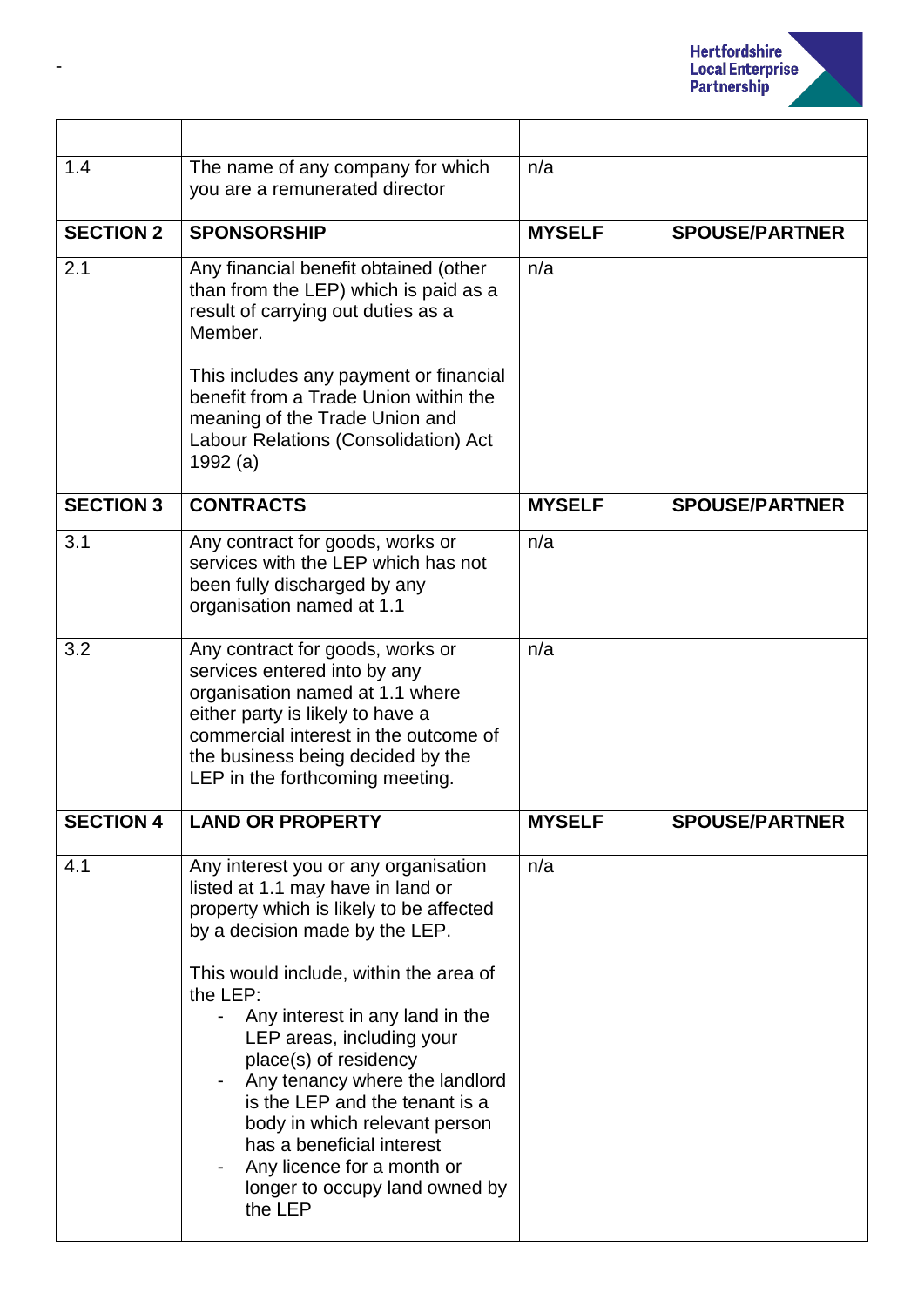

|                  | For property interests, please state the<br>first part of the postcode and the Local<br>Authority where the property resides. If<br>you own/lease more than one property<br>in a single postcode area, please state<br>this.                                                                                                                                                                                                                                                                                                                                                                            |               |                       |
|------------------|---------------------------------------------------------------------------------------------------------------------------------------------------------------------------------------------------------------------------------------------------------------------------------------------------------------------------------------------------------------------------------------------------------------------------------------------------------------------------------------------------------------------------------------------------------------------------------------------------------|---------------|-----------------------|
| <b>SECTION 5</b> | <b>SECURITIES</b>                                                                                                                                                                                                                                                                                                                                                                                                                                                                                                                                                                                       | <b>MYSELF</b> | <b>SPOUSE/PARTNER</b> |
| 5.1              | Any interest in securities of an<br>organisation under 1.1 where:-<br>(a) that body (to my knowledge)<br>has a place of business or land<br>in the area of the LEP; and<br>(b) either-<br>the total nominal value of<br>(i)<br>the securities exceeds<br>£25,000 or one<br>hundredth of the total<br>issued share capital of<br>that body or;<br>if the share capital of that<br>(ii)<br>body is of more than one<br>class, the total nominal<br>value of the shares of<br>any one class in which<br>has an<br>interest exceeds one<br>hundredth of the total<br>issued share capital of<br>that class. | n/a           |                       |
| <b>SECTION 6</b> | <b>GIFTS AND HOSPITALITY</b>                                                                                                                                                                                                                                                                                                                                                                                                                                                                                                                                                                            | <b>MYSELF</b> | <b>SPOUSE/PARTNER</b> |
| 6.1              | Any gifts and/or hospitality received as<br>a result of membership of the LEP<br>(above the value of £50)                                                                                                                                                                                                                                                                                                                                                                                                                                                                                               | n/a           |                       |

### **OTHER INTERESTS**

## **Membership of Organisations**

I am a member of, or I am in a position of general control, a trustee of, or participate in the management of: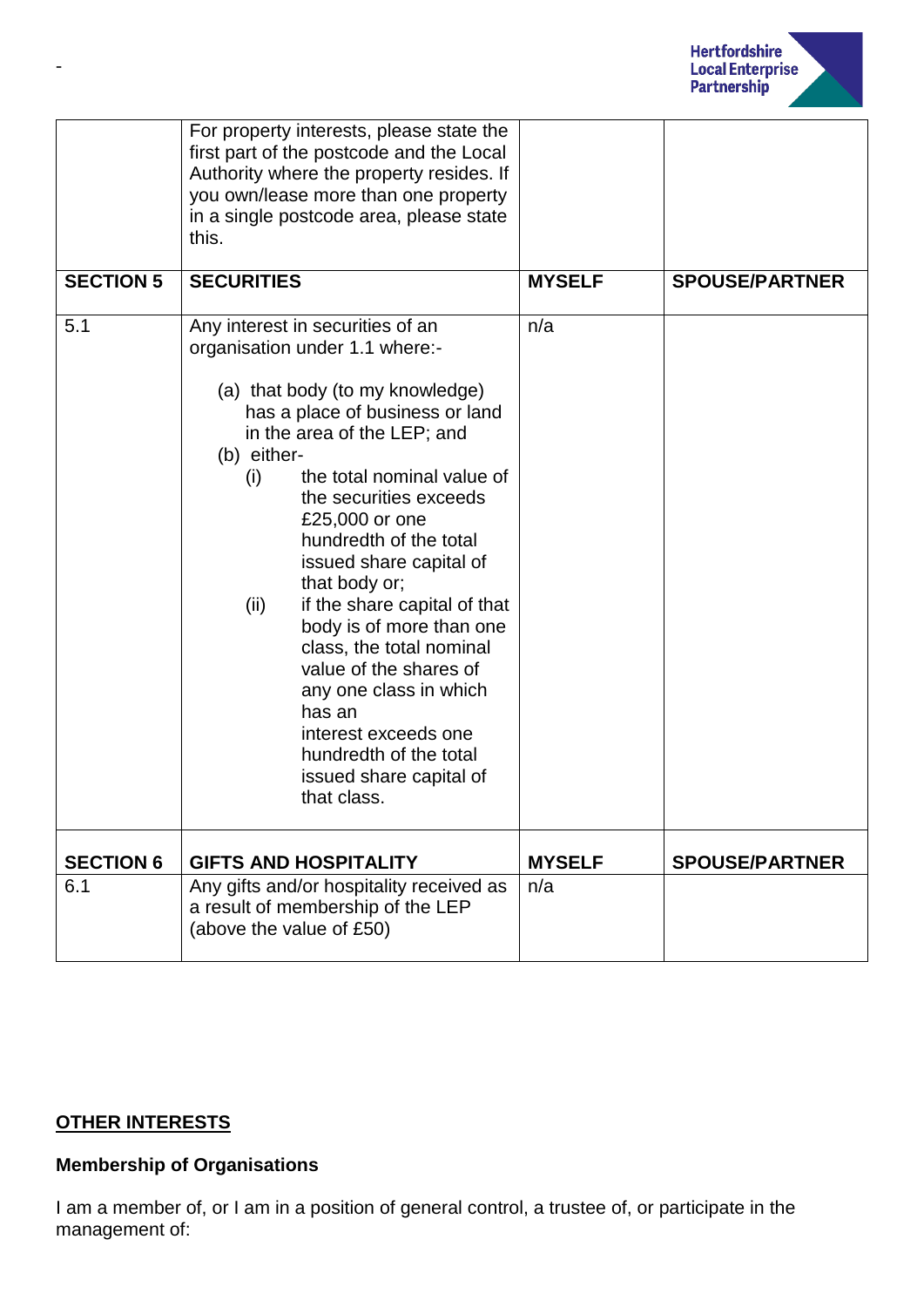

## 1. Any body to which I have been appointed or nominated by the LEP:

n/a

-

# 2. Any body exercising functions of a public nature - eg school governing body or another

| n/a          |  |  |  |
|--------------|--|--|--|
|              |  |  |  |
| I FP·<br>--- |  |  |  |

3. Any body directed to charitable purposes:

n/a

4. Any body, one of whose principal purposes includes the influence of public opinion or policy (including any political party or trade union):

n/a

5. Any local authority (please state any interests you hold as LA leaders/cabinet members for LA land, resources and the LA's commercial interests):

n/a

6. Any other interest which I hold which might reasonably be likely to be perceived as affecting my conduct or influencing my action in relation to my role.

n/a